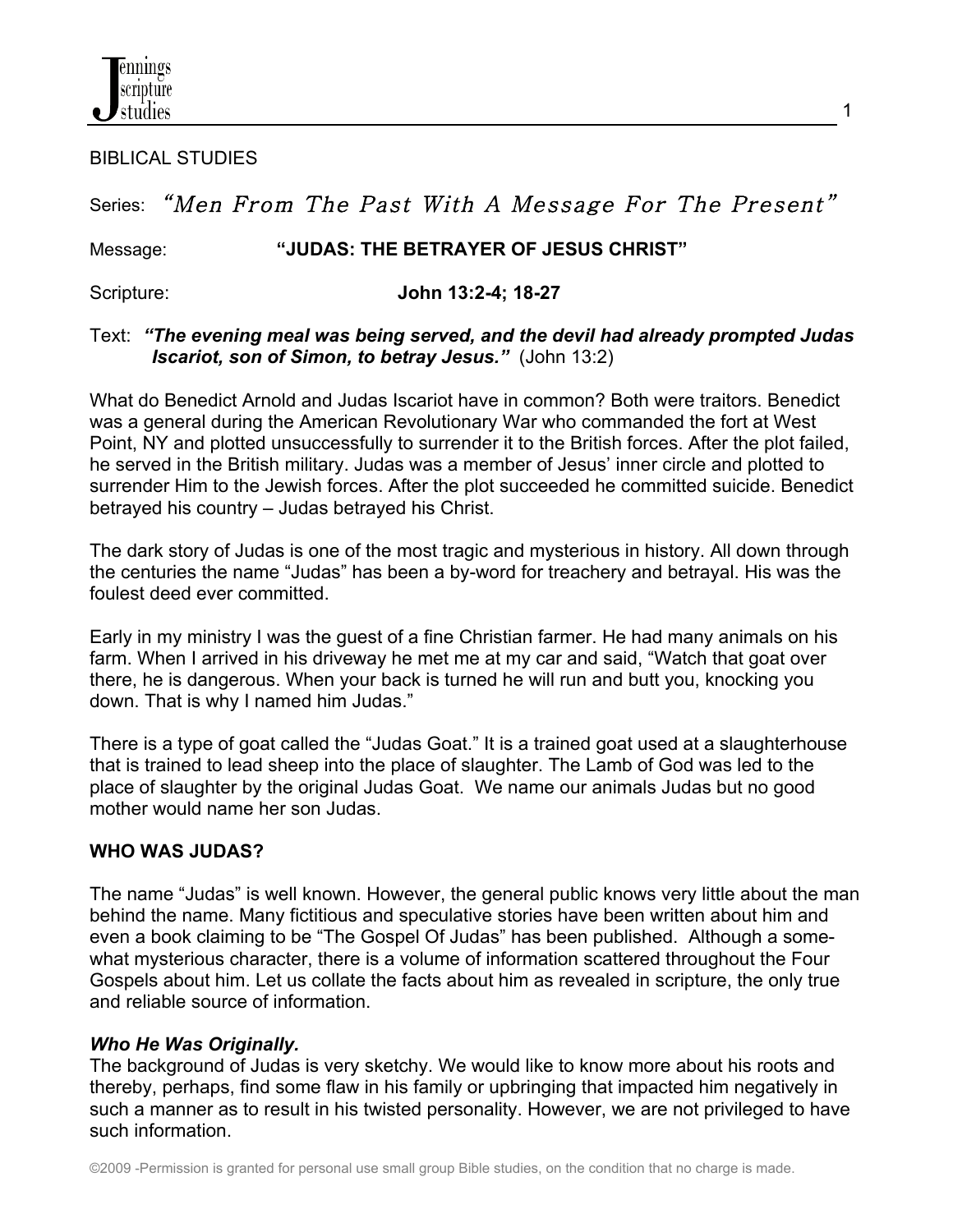

### *His Father.*

Judas Iscariot was the son of Simon - *"Judas Iscariot, the son of Simon."* (John 6:71 and 13:26) His mother is not mentioned. He is unknown and unheard of until Jesus named him as one of His twelve trusted men.

### *His Name.*

Judas was a very common name. There are ten persons named Judas mentioned in the New Testament. One of the brothers of our Lord Jesus was named Judas. (Matt.13:55) The name of the person who is the subject of our interests appears 22 times in the Gospels and the book of Acts.

Iscariot means, simply, man from Kerioth*.* Kerioth was a city in Judea twelve miles south of Hebron, which means Judas Iscariot was the only apostle not from Galilee. He was from Judea.

### *Who He Became Outwardly.*

### *Outwardly, He Was A Follower Of Jesus.*

Judas' name appears in each of the three lists of the twelve apostles in Matthew, Mark and Luke's Gospels. It is interesting that Judas' name appears last in each of the three lists. Eight times in the Four Gospels, Judas is identified as *"one of the twelve*" in those very words. There is no doubt that he was numbered with the original twelve disciples and companied with them.

In the New Testament there are two categories of disciples mentioned: there was the outer circle of disciples, that is, the larger company of Jesus-believers and followers and then there was the inner circle, the original twelve disciples. These latter companied with Christ continuously. When the early church met in the Upper Room to select a replacement for the dead Judas, Peter said of him, *"He was numbered with us and obtained a part in this ministry."* (Acts 1:17)

From the accounts in the four Gospels we are compelled to conclude that Judas looked and acted outwardly like the other eleven disciples. He was The Financial Secretary of the disciples. This is proof that he was trusted by the other eleven. He had all the outward appearances that he was genuine. What does the Lord say? *"The LORD does not see as man sees; for man looks at the outward appearance, but the LORD looks at the heart."* (I Sam. 16:7)

### *Inwardly, He Was a Son of Perdition.*

He was not a saved man. "Though he was given to Christ as an apostle, yet not in eternal election, to be saved by him." (John Gill) He was a master of deceit and disguise. If he was a saved man and afterward lost his salvation, then the salvation of us all is in jeopardy.

"By no stretch of the imagination could Judas Iscariot have been at any time considered truly born again, no matter how convincing a performance he may have put on before his fellow disciples. " (Gleason L. Archer, Jr., Professor of Old Testament and Semitic Studies, Trinity Evangelical Divinity School, Deerfield, IL.)

©2009 -Permission is granted for personal use small group Bible studies, on the condition that no charge is made.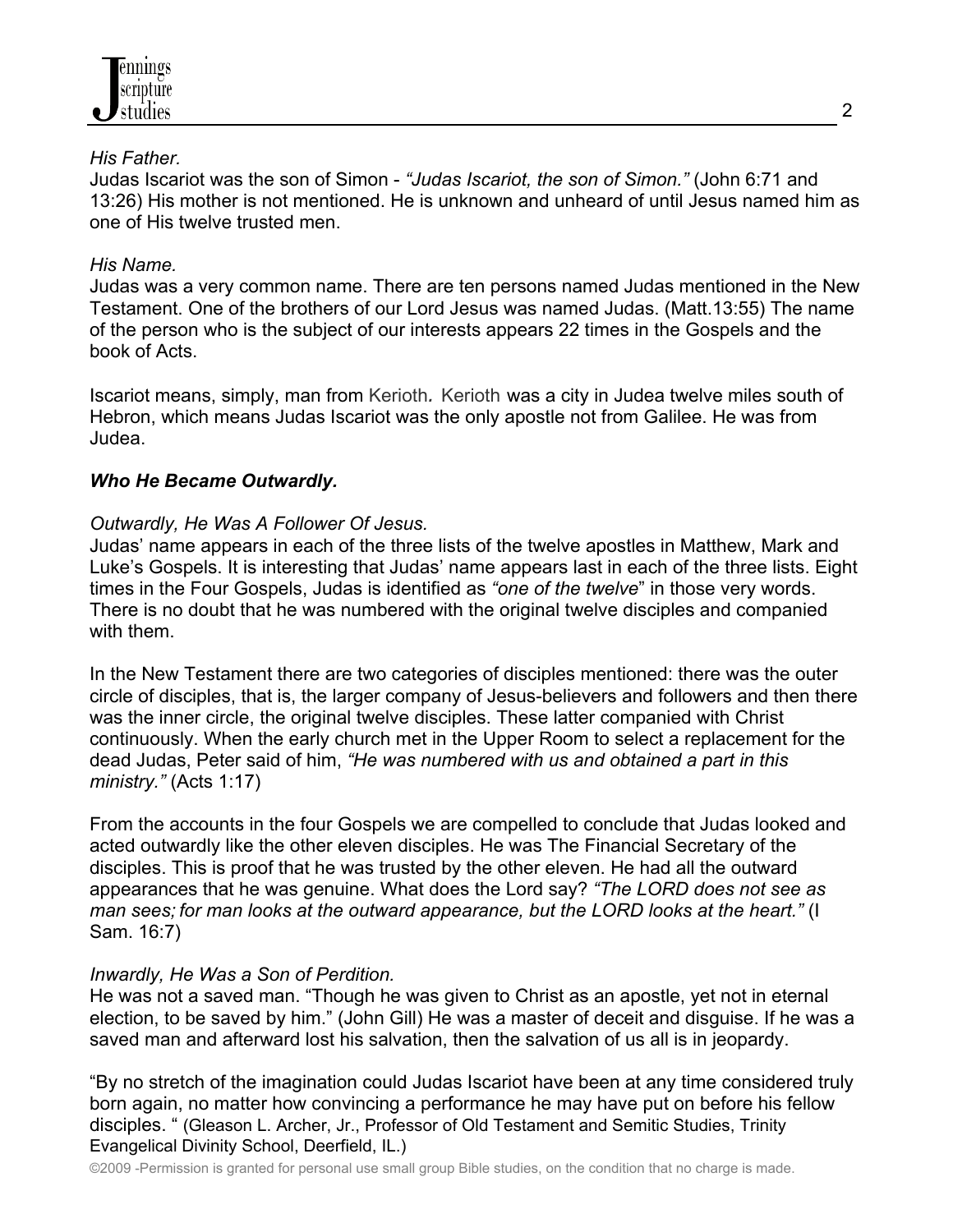In this regard, the statement of Jesus in John 17:12 sheds light upon the state of Judas' soul: *"While I was with them in the world, I kept them in Your name. Those whom You gave Me I have kept; and none of them is lost except the son of perdition, that the Scripture might be fulfilled."*

The word *"perdition*," in the Greek, is "*apōleia"* and means *"ruin, loss, waste; to cause ruin or loss"* and is from a root word which means "*to destroy, punishment."* It is akin to the word *"apostasia"* which means, *"a falling away, defection."* From that word comes the word *"apostate."* We would not be amiss to state that Judas was ruinous and an apostate.

The arch "*son of perdition*" is the antichrist of whom Paul writes in II Thessalonians 2 – "*Let no one deceive you by any means; for that Day will not come unless the falling away comes first, and the man of sin is revealed, the son of perdition, who opposes and exalts himself above all that is called God or that is worshiped, so that he sits as God in the temple of God, showing himself that he is God."* (II Thess. 2:3-4) Judas was not *the* antichrist, but surely he was *an* antichrist! "Judas is called a son of perdition because he had the character of a destroyer." (Barnes)

# **WHAT DID HE DO?**

*"Then one of the twelve, called Judas Iscariot, went to the chief priests and said, "What are you willing to give me if I deliver Him to you?" And they counted out to him thirty pieces of silver. So from that time he sought opportunity to betray Him."* (Matt. 26:14-16)

### *He Conspired With The Enemy.*

Judas was a traitor who secretly fraternized with the enemy. His collaborationism was not a spur-of-the-moment urge. He had been clandestinely, covertly collaberating with the Jewish leaders for a period of time. Jesus knew about his duplicity for we read, *"You are clean, but not all of you." For He knew who would betray Him; therefore He said, "You are not all clean"* (John 13:10,11) and *"I know whom I have chosen; but that the Scripture may be fulfilled, 'He who eats bread with Me has lifted up his heel against Me."* (John 11:18) The other eleven did not know that Jesus was referring to Judas there in the Upper Room. They began to ask, "Is it I?"

Judas had long planned to deliver Jesus to the authorities. He had ample time to repent of his dark and dastardly intentions, but he did not. Judas learned too late that when you yield to the devil's sinister suggestions, you lose!

# *He Betrayed The Innocent Savior.*

The Random House Dictionary defines "A Judas" as: "a person treacherous enough to betray a friend; traitor." A "Judas kiss" is an act of seeming friendship that conceals treachery. When soldiers came to arrest Jesus, Judas identified Him by kissing Him.

©2009 -Permission is granted for personal use small group Bible studies, on the condition that no charge is made. Eleven times in the Gospels the words "*betray"* or *"betrayed"* are used in conjunction with the name Judas, as in "*Judas the betrayer*," etc. It appears that the writers wanted to make certain that he was identified as the Judas, distinct from all others named Judas, who was the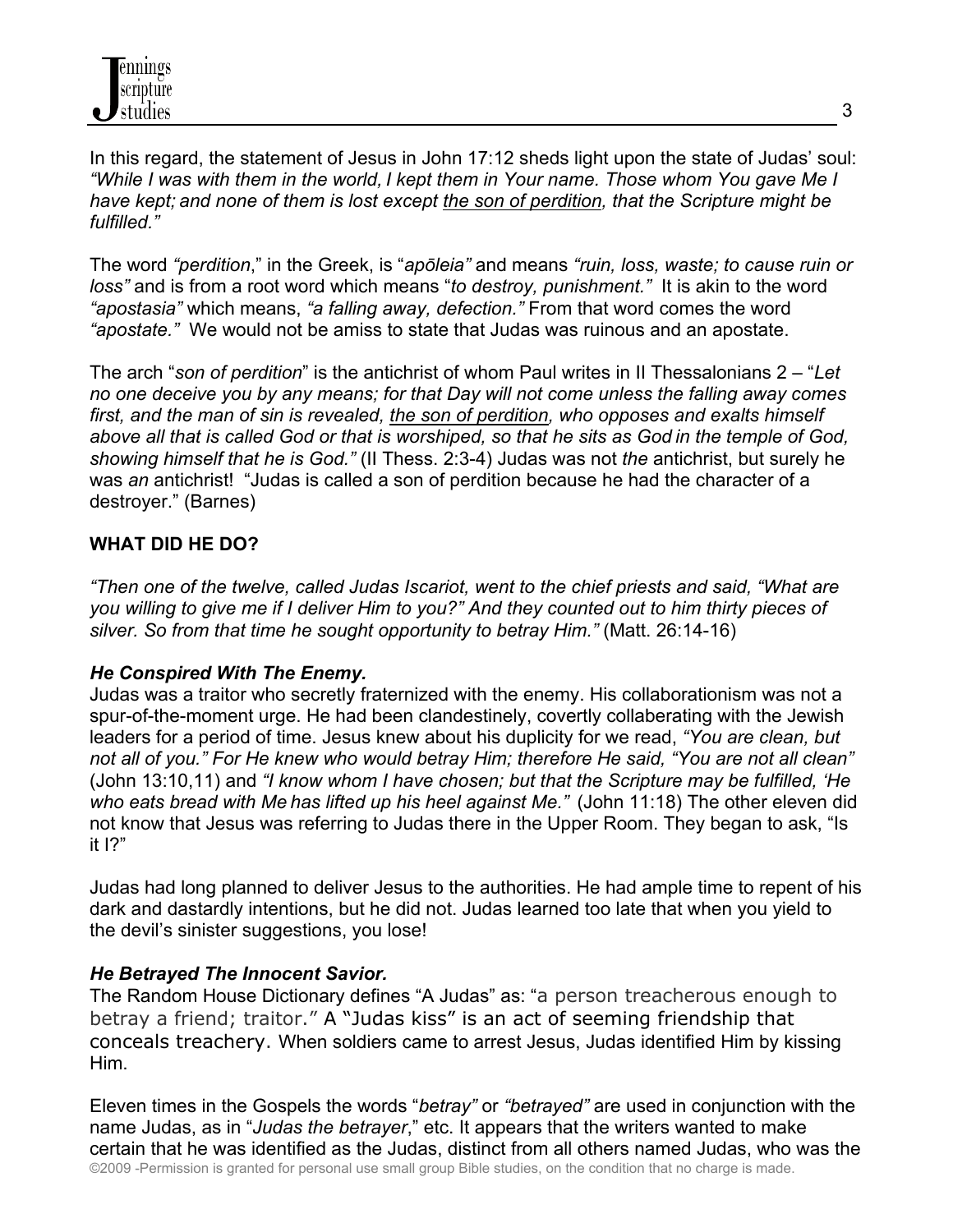

betrayer of the Lord Jesus. In addition Luke refers to him as "*traitor"* in Luke 6:16 and in Acts 1:16 he is referred to as "*guide to them that took Jesus."*

# **WHY DID HE DO IT?**

There have been many reasons postulated as to why Judas did what he did. I believe there was a combination of reasons.

### *The Inclination To Be Greedy.*

Judas' greed and covetousness is seen when Mary poured out expensive perfume upon Jesus. John records the event: *"Then Mary took a pound of very costly oil of spikenard, anointed the feet of Jesus, and wiped His feet with her hair. And the house was filled with the fragrance of the oil. But one of His disciples, Judas Iscariot, Simon's son, who would betray Him, said, "Why was this fragrant oil not sold for three hundred denarii and given to the poor?" This he said, not that he cared for the poor, but because he was a thief, and had the money box; and he used to take what was put in it."* (John 12:3-6) Of course, John wrote his Gospel years after Judas' death.

He struck the worst bargain in history. He did it for the money. He loved the money, more than he loved The Master. Who would have thought at the time that stealing a few coins would lead to the most horrible deed of all time and to the act of suicide? We can never be too careful about shunning the so-called "little sins." James writes: *"Each one is tempted when he is drawn away by his own desires and enticed. Then, when desire has conceived, it gives birth to sin; and sin, when it is full-grown, brings forth death."* (James 1:14,15)

We must never entertain the thought of sin for a minute for thoughts issue in acts, acts become habits, habits form character and character influences destiny!

### *The Temptation From The Devil.*

The devil took advantage of this greed and propensity for material gain and fanned it into a flame in the heart of Judas. He put the temptation before Judas to betray Jesus for monetary gain.

*"And supper being ended, the devil having already put it into the heart of Judas Iscariot, Simon's son, to betray Him…."* (John13:2) Literally, *"having cast it into the heart of Judas."* The Greek word used here is *"ballō"* – *"to throw or thrust violently."* Ephesians 6:16 speaks of *"The fiery darts of the wicked one."*

Note that first Satan cast the wicked and devilish-deed-dart into Judas' mind and since Judas did not reject it but entertained the idea, leaving the door open, we then read that *"Satan entered him." "And having dipped the bread, He gave it to Judas Iscariot, the son of Simon. Now after the piece of bread, Satan entered him."* (John 13:26,27)

Albert Barnes comments as follows: "Satan could tempt no one unless there was some inclination of the mind, some natural or depraved propensity that he could make use of. He presents objects in alluring forms fitted to that propensity, and under the influence of a strong or a corrupt inclination the soul yields to sin. In the case of Judas it was the love of money."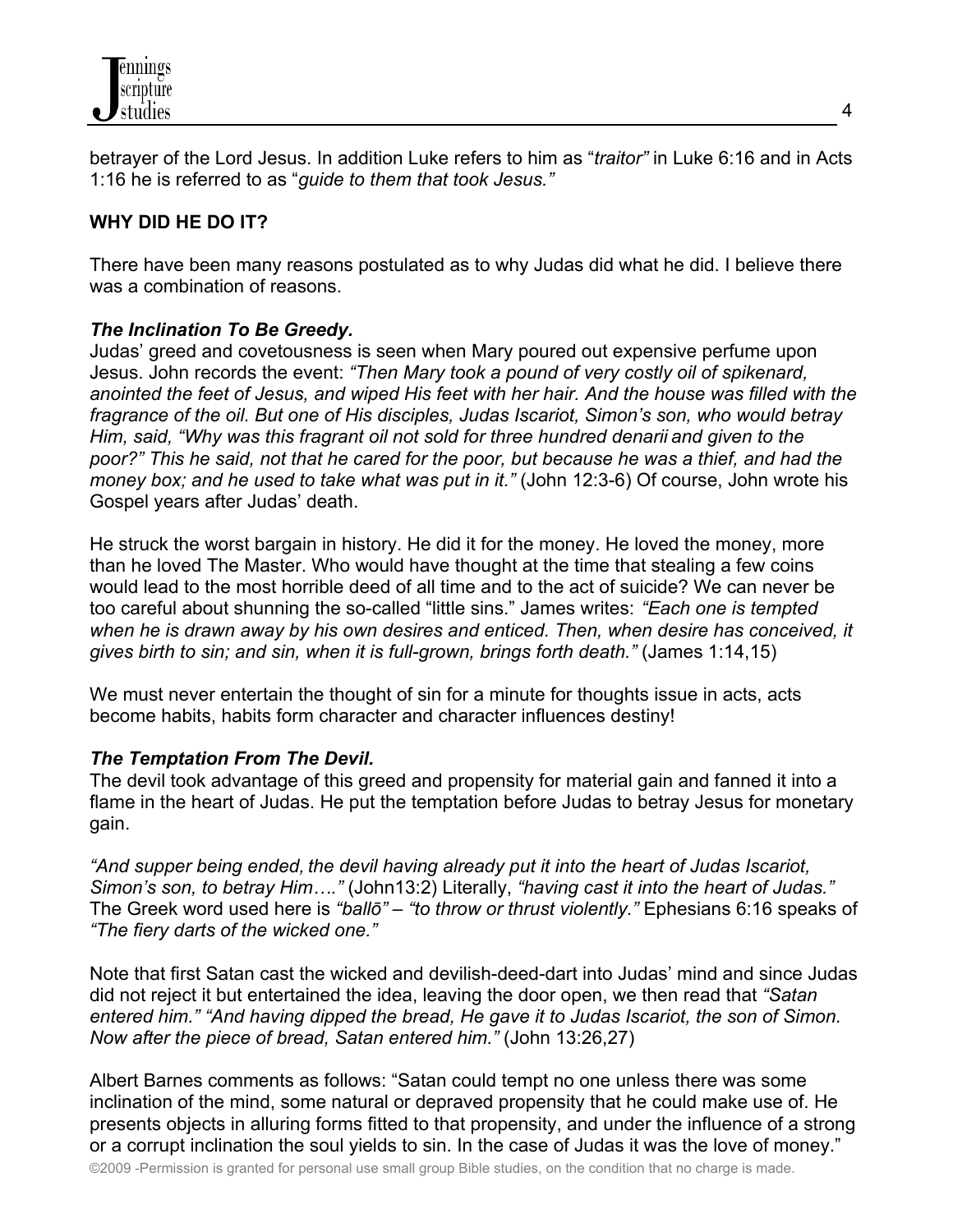

### *The Apprehension of Ultimate Defeat.*

Judas was a coward. He had observed for sometime the Jewish leader's increasing antagonism toward Jesus and His followers and knew that it was only a matter of time before the authorities would apprehend Him and His followers would likewise suffer. Judas opted to "get out" while he had the opportunity.

Judas had seen the hand-writing on the wall, so to speak; he saw the storm-clouds gathering; he heard the daily reports of how the authorities were seeking to find some cause to arrest Jesus; the opposition was increasing, the noose was tightening and Judas did not want to be caught in it.

Although he had witnessed, for three years, the most marvelous miracles ever performed, in his warped mind he must have doubted that Jesus could continue to escape the wrath of His enemies. The party was over and Judas wanted out before the ax fell. So, "*Judas Iscariot, went to the chief priests and said, "What are you willing to give me if I deliver Him to you?" And they counted out to him thirty pieces of silver. So from that time he sought opportunity to betray Him."* (Matt. 26:14-16)

### *The Prediction of Scripture.*

In the Upper Room Jesus said, *"I know whom I have chosen; but that the Scripture may be fulfilled, 'He who eats bread with Me has lifted up his heel against Me."* (John 13:18) What scripture is it that foretells the betrayal? It is Psalm 41:9 which reads: *"Even my own familiar friend in whom I trusted, Who ate my bread, has lifted up his heel against me."*

There was a divine plan behind this sinful spy in Jesus' company. God did not make Judas who he was or make him do what he did. God knew who Judas was and allowed him to be affiliated with the band of disciples. Jesus knew who Judas was from the beginning. Each of the original twelve disciples was hand-picked by Jesus. He said, *"Did I not choose you, the twelve, and one of you is a devil?" He spoke of Judas Iscariot, the son of Simon, for it was he who would betray Him, being one of the twelve."* (John 6:70)

Jesus said, "One of you is a devil" – He did not say, "One of you is *the* devil." The Greek is *"diabolos,"* meaning "*slanderer, accuser."* Strong also uses the word "*traducer,*" meaning: *"To say untrue or malicious things about; to betray."* Judas was not the devil but was willingly a tool of the devil.

John Gill wrote: "This was an affair determined by God, known by Christ, and which he foretold to his disciples; yet all this did not in the least excuse the malice of Satan, and the wickedness of Judas."

# **WHO DID JUDAS BETRAY?**

- *He betrayed his friend*. *"But Jesus said to him, "Friend, why have you come?"* (Matt. 26:50)
- *He betrayed his Teacher***.** *"Then Judas, who was betraying Him, answered and said, "Teacher, is it I?" He said to him, "You have said it."* (Matt. 26:25)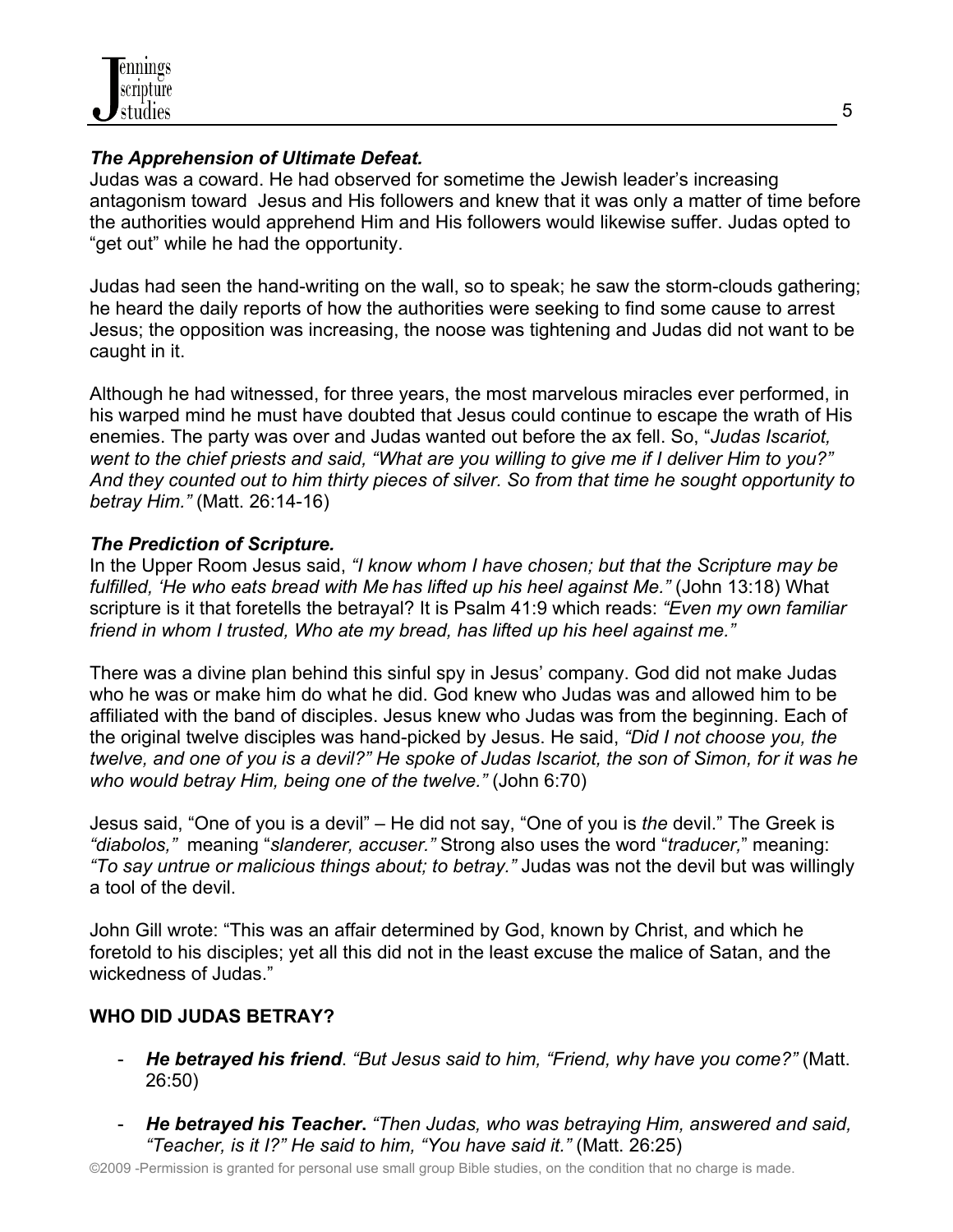- *He betrayed his Lord*. *"You call Me Teacher and Lord, and you say well, for so I am."* (John 13:13)
- *He betrayed his Savior*. The Samaritans said, in the presence of the disciples, *"We know that this is indeed the Christ, the Savior of the world."* (John 4:42) Jesus, in the presence of the disciples, said, *"the Son of Man has come to seek and to save that which was lost."* (Luke 19:10)

Judas, at the final judgment, cannot plead ignorance as to who Jesus was and is. He knowingly, willingly and purposefully committed the horrible deed for which he will forever be known.

### **CONCLUSION**

Let us go back one more time to the Upper Room scene before Judas leaves the company of the Christ to commit his crime. What do we see? We see Jesus on His hands and knees crawling along the floor at the feet of the disciples, with a pan of water and a towel. He now approaches Judas. Yes, He knew the dirt in Judas' heart – but He pauses to wash his feet just the same!

As Jesus knelt at Judas' feet to wash them, what thoughts were going through Judas' mind as he looked down upon that holy head which only had thoughts of others? As Judas watched those holy hands washing and wiping his feet, did he remember those hands breaking the bread to feed the hungry? Did he reflect upon those hands laid upon the sick and blind for healing? Upon the children for blessing?

How could he endure the Master's touch without unendurable pangs of conscience? How could he sit there permitting Jesus to wash his feet when his heart was so vile? How could Judas go through with the dastardly deed that had formulated in his dark heart? Even though Jesus washed the disciple's feet, Judas' among them, Judas remained unclean. Judas now had clean feet but water could not wash away the stain upon his soul.

Now let us fast-forward to the present. We are far removed in time and distance from the historical events surrounding Judas' actions and the subsequent developments. However, we are not outside the realm of the possibility of betraying Jesus.

We, too, enjoy the privileges that Judas enjoyed. We who are disciples of Jesus Christ walk with Him, talk with Him and experience His presence and power in our lives. But we must be on guard against defecting, in the least degree, from faithfulness to our Friend, Teacher, Lord and Savior.

Being a disciple isn't immunity from corruption. Proximity to Jesus, will not necessarily shield us from the power of greed. Judas chose to love money more than he loved his Master. The love of the world, the lust of the flesh and the lure of the devil are yet very real. No place and company can prevent persons from being tempted by the devil. Temptation is not sin, it is the yielding to temptation that is sin. We must be continually aware of that danger and "*Guard your heart with all diligence, for out of it spring the issues of life."* (Proverbs 4:23)